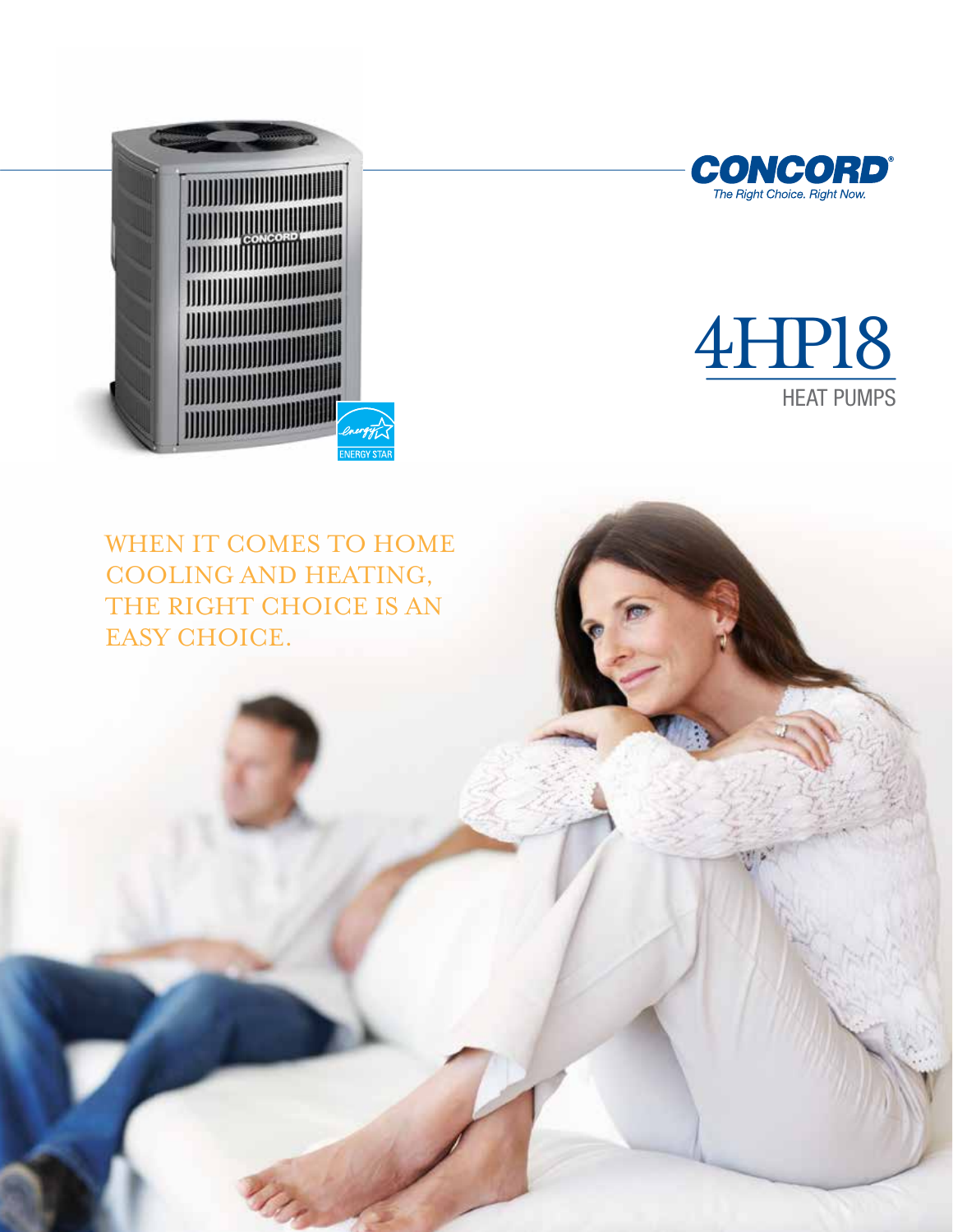# concord™ puts a lot into THE 4HP18. SO YOU'LL GET A LOT OUT OF IT.

Choosing a heat pump doesn't have to be a hard decision. Concord's commitment to quality means the 4HP18 will work hard to deliver reliable, energy-efficient performance for years to come, making it the right choice every time.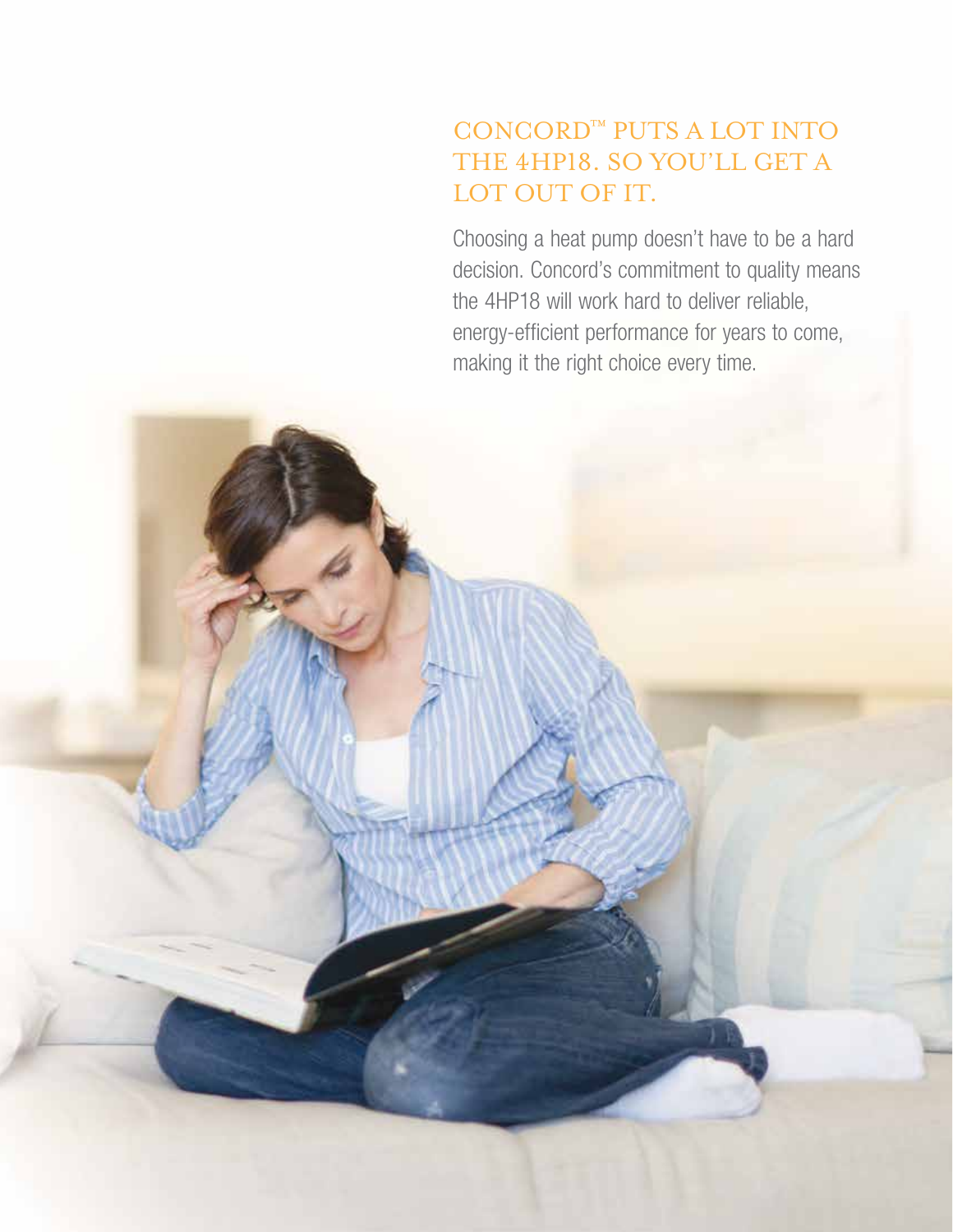

### Some decisions are tough. This one isn't.

When you consider Concord systems, quality and value are givens. You're getting peace of mind with great features and smart designs that squeeze more efficiency out of every energy dollar. And best of all, you get it right now.

#### Two stage operation delivers the perfect blend of comfort and smart energy use.

Because it's a two-stage heat pump, the 4HP18 has the ability to keep you comfortable by controlling temperature and indoor humidity levels. Most of the time, the 4HP18 will heat or cool your home using its lowest, quietest, most energyconscious setting. However, when heating or cooling demands increase, it can switch to its higher setting for greater temperature control in extreme conditions.

#### A Concord heat pump is a smart investment every day of the year.

With a Seasonal Energy Efficiency Ratio (SEER) of up to 18 and a Heating Seasonal Performance Factor (HSPF) of 9.2, the 4HP18 is ENERGY STAR® qualified. So it can start saving you money the day it's installed.

#### Over the years, a hardworking Concord heat pump can save you hundreds of dollars in utility bills.



*U.S. Average Five-Year Electric Cumulative Energy Savings for High-Efficiency 18 SEER Heat Pumps vs. 10 SEER. Energy Efficiency and renewable Energy Network, U.S. Department of Energy. The U.S. national average is used for electricity consumption. Actual cost savings may vary depending on personal lifestyle, system settings, equipment maintenance, local climate, actual construction, installation of equipment and duct system, hours of operation and local utility rates. This information is intended as an example for comparison purposes only.*

### Dual-Fuel capable, for greater winter savings.

When the 4HP18 is paired with a Concord gas furnace, it creates what's known as a Dual-Fuel system. A Dual-Fuel system can use either gas or electricity to warm your home during cold months, whichever is most cost effective for the temperature.